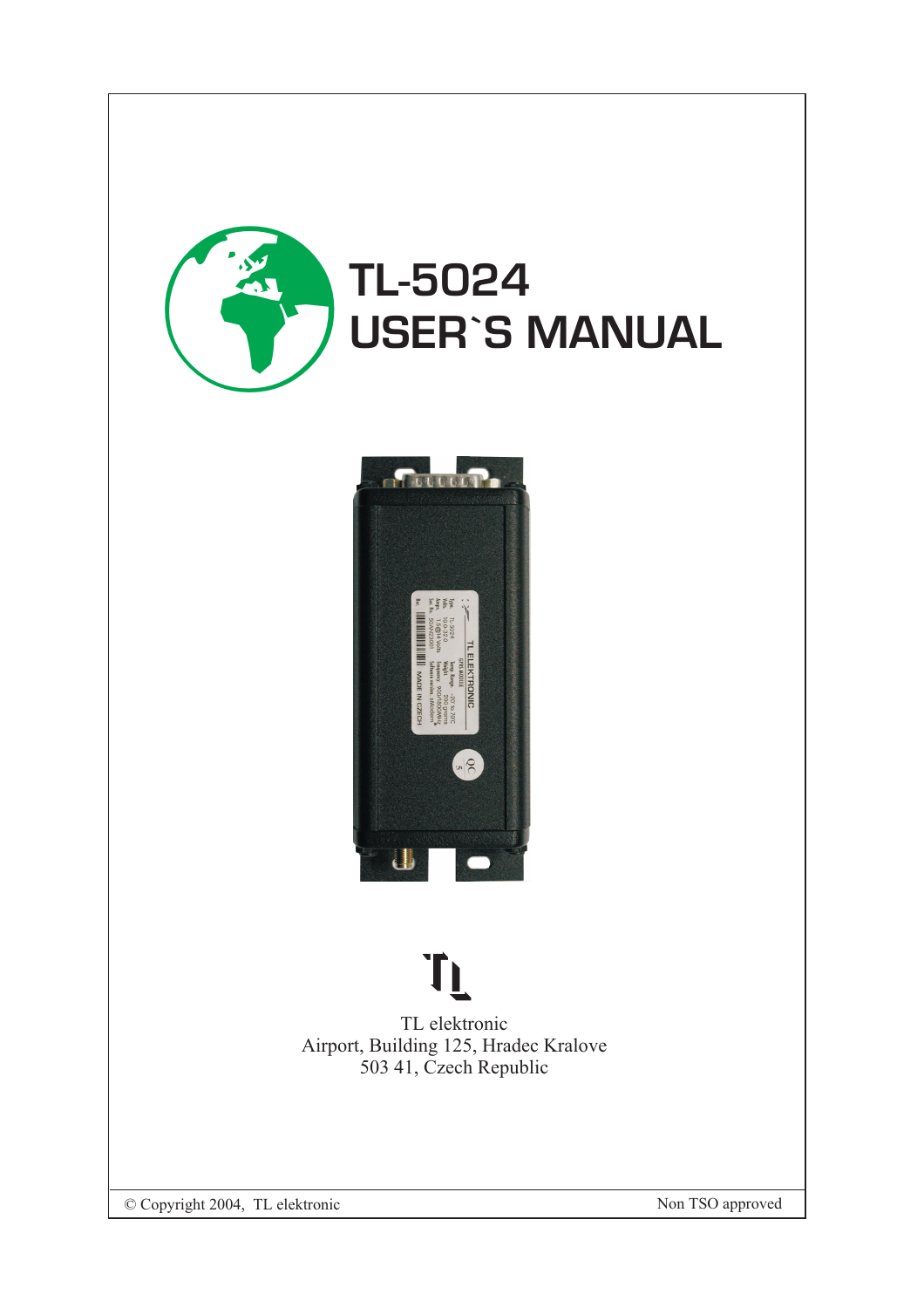#### © Copyright 2004-2006 TL elektronic All Rights Reserved

Except as expressly provided below, no part of this manual may be downloaded, transmitted, copied, reproduced, disseminated or stored in any storage medium, for any purpose without the express prior written consent of the TL elektronic company. Address your questions about the technical information to TL elektronic. Other information about sale, distribution should be directed to our exclusive distributors (see World Distributor list on our website).

> Producer's address: TL elektronic Inc. Airport, Building 125, 503 41 Hradec Kralove, Czech Republic Fax: +420 49 548 23 94 E-mail: info@tl-elektronic.com Website Address: www.tl-elektronic.com

#### Please, send your e-mail address to customer@tl-elektronic.com to receive the latest information about the software upgrade.

Send your ideas to innovation@tl-elektronic.com. We will evaluate your suggestion and provide an update.

| <b>Revision</b> | <b>Revision</b><br>date | <b>Description</b>     | ECO# | <b>Insertion</b><br>date | <b>By</b> |
|-----------------|-------------------------|------------------------|------|--------------------------|-----------|
| Α               | 1/4/04                  | <b>Initial Release</b> |      |                          |           |
| B               | 1/7/04                  | Language correction    | 0001 |                          |           |
|                 |                         |                        |      |                          |           |
|                 |                         |                        |      |                          |           |

#### Record of revision

Window is registered trademark of Microsoft Corporation. All trademarks and registered trademarks are acknowledged. SchecK® is registered trademark of TL elektronic. iFamilyÆ is registered trademark of TL elektronic. sModern® is registered trademark of TL elektronic.

All information in this User's manual is subject to change without prior notice.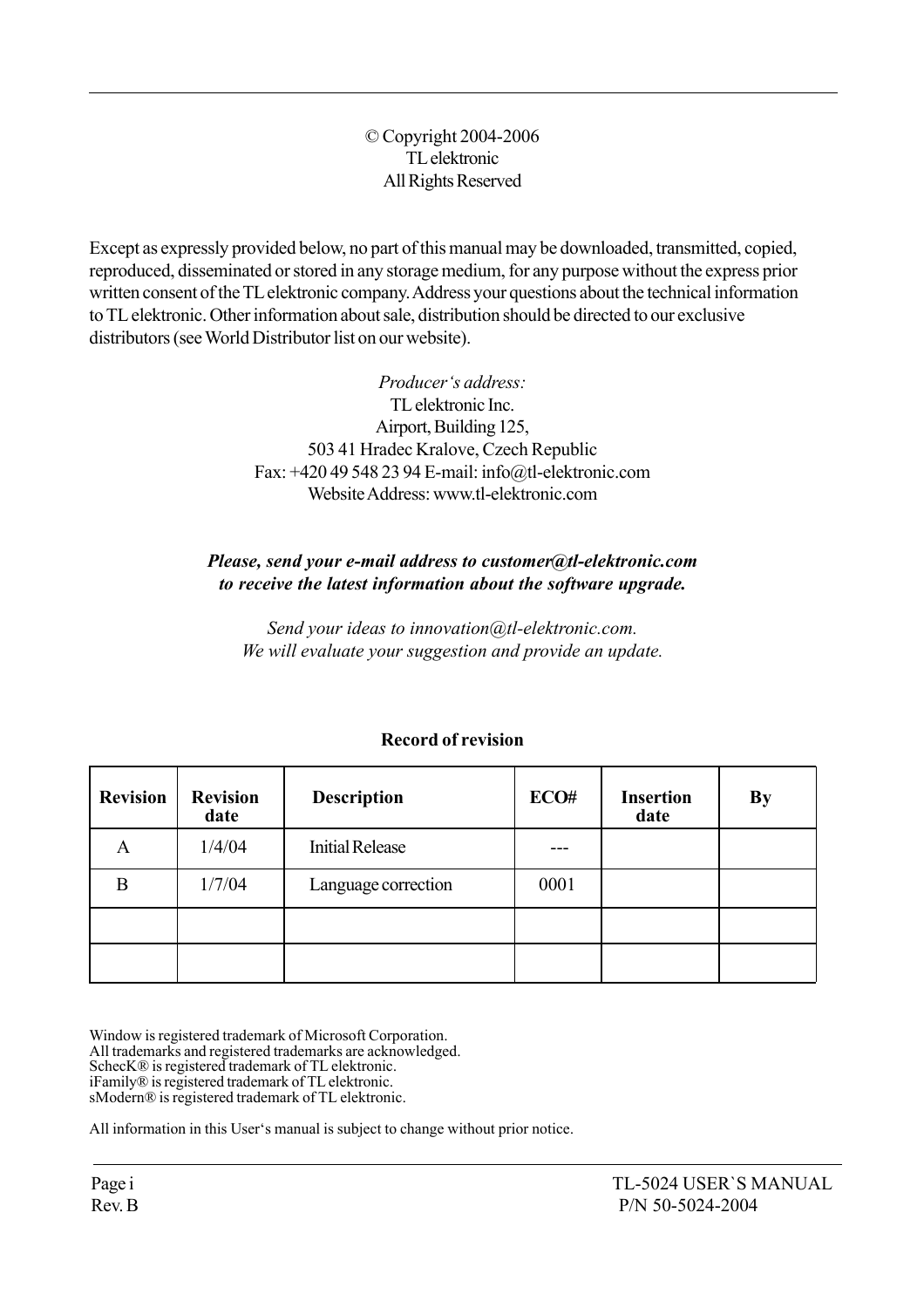#### TABLE OF CONTENTS

| 1. GENERAL DESCRIPTION                                                       |         |
|------------------------------------------------------------------------------|---------|
|                                                                              | $1 - 1$ |
|                                                                              | $1 - 1$ |
|                                                                              | $1-2$   |
|                                                                              |         |
|                                                                              |         |
|                                                                              |         |
|                                                                              |         |
| 2. INSTALLATION                                                              |         |
|                                                                              | $2 - 1$ |
|                                                                              | $2 - 1$ |
|                                                                              | $2 - 1$ |
|                                                                              | $2 - 1$ |
|                                                                              | $2 - 2$ |
|                                                                              | $2 - 3$ |
|                                                                              |         |
| 3. SYSTEM INTERCONNECT                                                       |         |
|                                                                              |         |
|                                                                              |         |
|                                                                              |         |
|                                                                              |         |
| 4. DESCRIPTION                                                               |         |
|                                                                              | $4-1$   |
| 4.2. GRPS Communication Module as Data-Downloading Device                    | $4-1$   |
|                                                                              | $4 - 2$ |
|                                                                              | $4-2$   |
| 4.5. Detecting Availability of Updated Firmware of Connected Instruments 4-2 |         |
|                                                                              |         |
| 5. CONFIGURATION                                                             |         |
|                                                                              |         |
|                                                                              |         |
|                                                                              |         |
|                                                                              |         |
|                                                                              |         |
|                                                                              |         |
| 5.7. How to Ask for Downloading Latest Version of Firmware to Instrument 5-3 |         |
|                                                                              |         |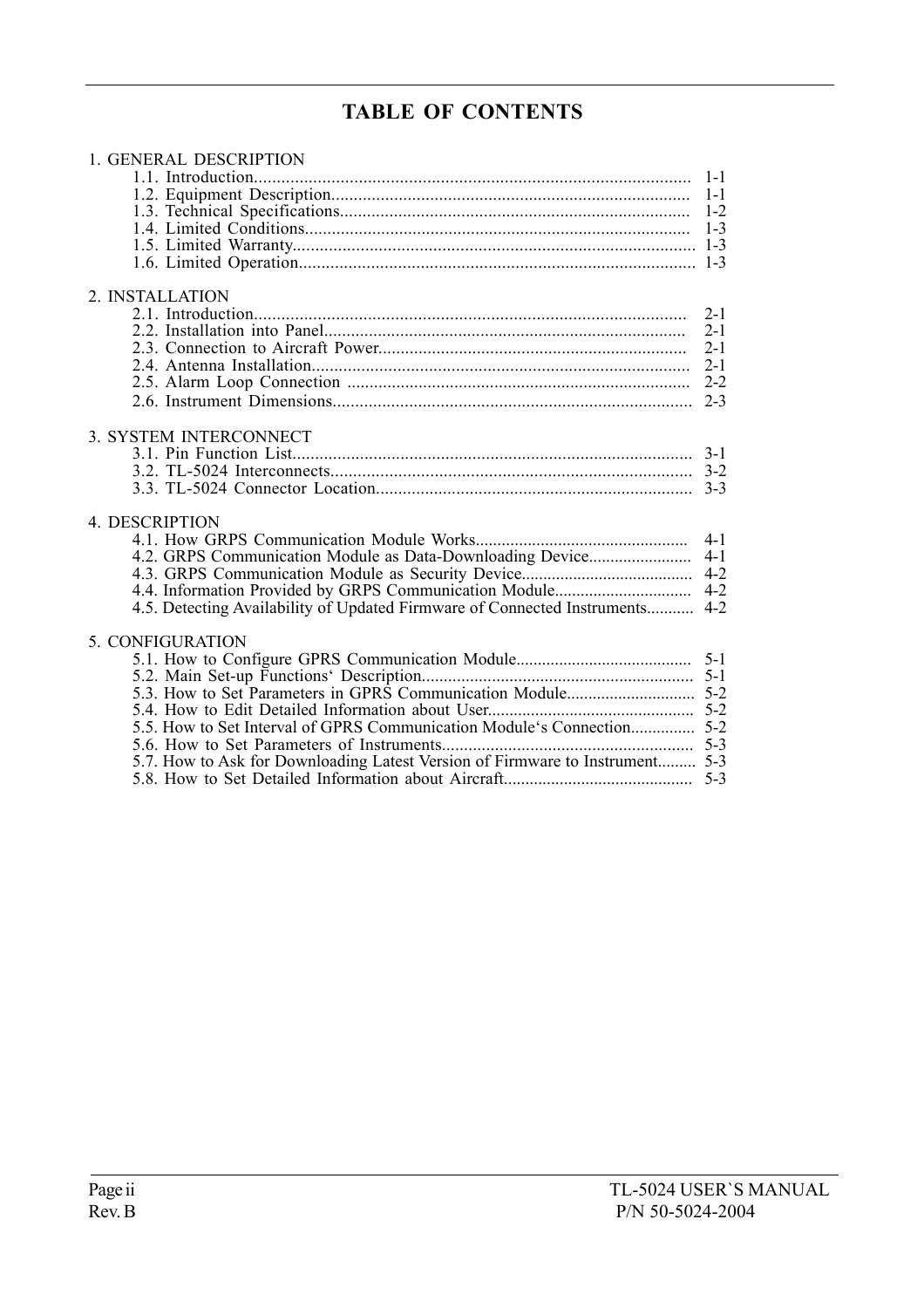#### 1. GENERAL DESCRIPTION

#### 1.1. INTRODUCTION

 This manual describes the physical, mechanical and electrical features and functions of the TL-5024 GPRS Communication Module.

#### 1.2. EQUIPMENT DESCRIPTION

The TL-5024 GPRS Communication Module is very sophisticated equipment and complete management for the wireless transfer of any information or measured values from the instruments of the TL-xx24 series (or other producers' licensed instruments) in the aircraft at any time and anywhere in the world into your PC, mobile phone etc.

The GPRS Communication Module includes the new generation of a precise Three-band GPRS transceiver that provides communication with all GPS / GPRS networks in the world.

The GPRS Communication Module provides security of your aircraft or its parts, such as engine, storage compartment etc. In this way, it becomes also security equipment, like e.g. in a car.

The GPRS Communication Module can give you information about the voltage of your accumulator, the temperature and the position of your aircraft, directly to your mobile phone by an SMS message, or this information may be displayed by an internet browser on your PC.

The GPRS Communication Module provides continuous monitoring of the latest firmware versions in the instruments of the TL-xx24 series (or other producers' licensed instruments), setting parameters in the instruments in the aircraft via PC with internet browser etc.

The GPRS Communication Module includes the 16MB memory for storing the measured values from the instruments, storing the latest firmware of the instruments and other values required by the customer.

#### 1.3. TECHNICAL SPECIFICATIONS

 The producer guarantees all stated technical parameters only when the equipment is installed by an authorized service or an aircraft manufacturer.

| Width                  | $57$ mm $(2.244$ inches)                             |
|------------------------|------------------------------------------------------|
| Height                 | 38mm (1.496 inches)                                  |
| Depth                  | 170mm (6.692 inches) including connectors with cover |
| TL-5024 Weight         | $0.20 \text{ kg} (0.44 \text{ lbs})$                 |
| <b>TL-5024 Harness</b> | $0.05 \text{ kg} (0.11 \text{ lbs})$                 |

#### 1.3.1 Physical characteristics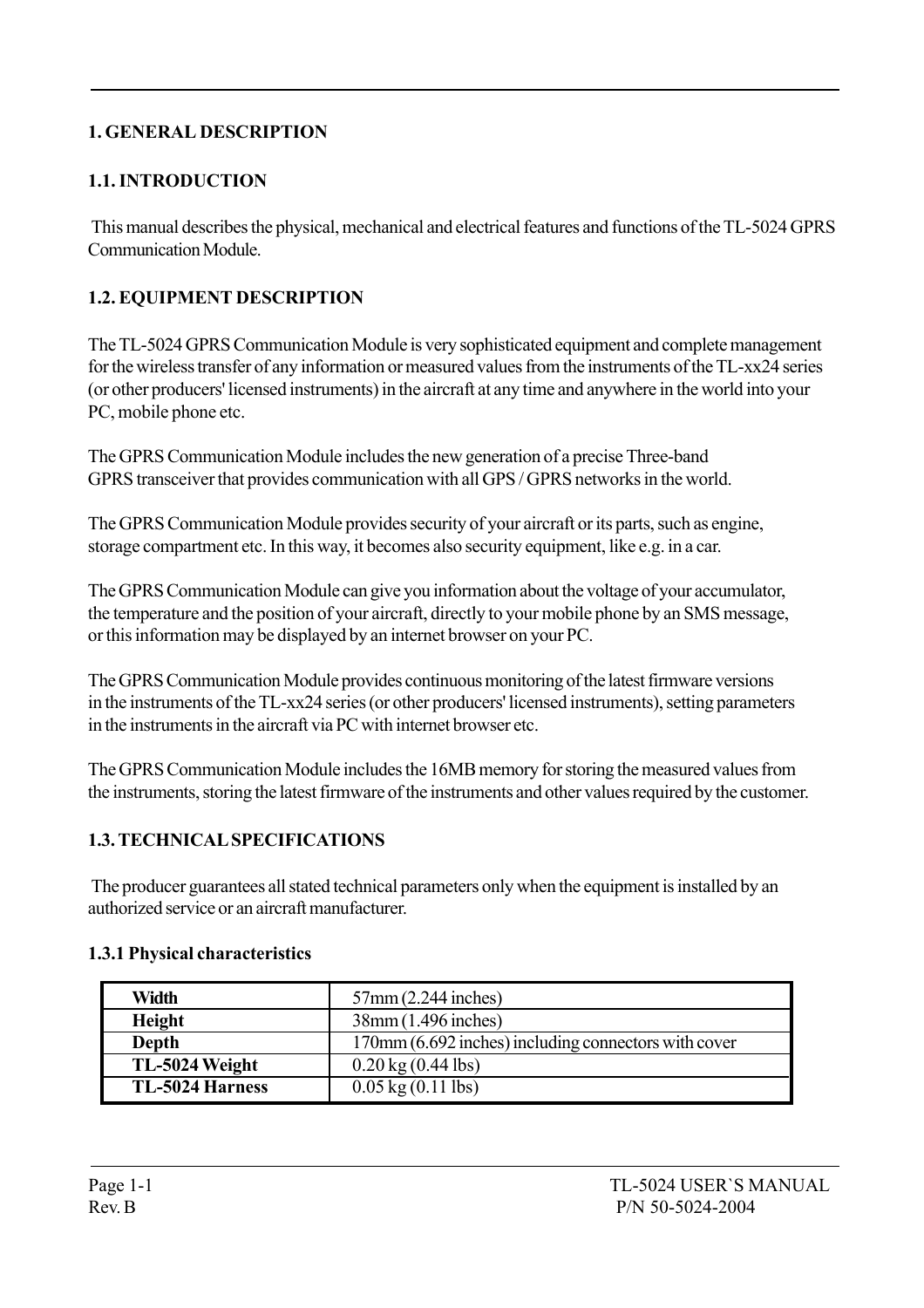#### 1.3.2 General Specifications

| <b>Operating Temperature Range</b> | $-20^{\circ}$ C to $+70^{\circ}$ C                 |
|------------------------------------|----------------------------------------------------|
| <b>Humidity</b>                    | 95% non-condensing                                 |
| <b>Altitude Range</b>              | 4600 meters max.                                   |
| <b>Power Range</b>                 | 10.0 to 32.0 Volts                                 |
| <b>Max. Signalization</b>          | 30 Volts, 1 Ampere                                 |
| <b>Power Consumption</b>           | 0.005 Ampere $\omega$ 14 VDC - Stand by mode       |
|                                    | 0.010 Ampere $\omega$ 14 VDC - iFamily ® searching |
|                                    | 1.58 Ampere @ 14 VDC - Transmition mode            |
| Vibration                          | 5 to 500 Hz                                        |

#### 1.3.3 Long-term Memory

| <b>Memory Capacity</b>      | <b>32MB</b>                                 |
|-----------------------------|---------------------------------------------|
| <b>Stored Values</b>        | All measured values from the TL elektronic  |
|                             | instruments of the series TL-xx24 or higher |
| <b>Data Saved Endurance</b> | 10 years                                    |
| <b>Memory life-time</b>     | 100 000 storings                            |

#### 1.3.4 GSM/GPRS Transceiver

| <b>Frequency</b>          | Three-band 900/1800/1900MHz (World wide use)        |
|---------------------------|-----------------------------------------------------|
| <b>GSM Power Class 1</b>  | 1W conducted power maximum (30dBm +/- 2 dB),        |
|                           | measured at the antenna port                        |
| <b>GSM Power Class 4</b>  | 2W conducted power maximum (33 dBm +/- 2 dB),       |
|                           | measured at the antenna port                        |
| <b>Data Communication</b> | TCP/IP protocol, TL elektronic encrypted protocol   |
| <b>EMC</b>                | FCC Parts 15 & 24, Class B, GSM 11.10, Section 12.2 |
|                           | EN 55022 Class B, FCC Part 22 for GSM 850           |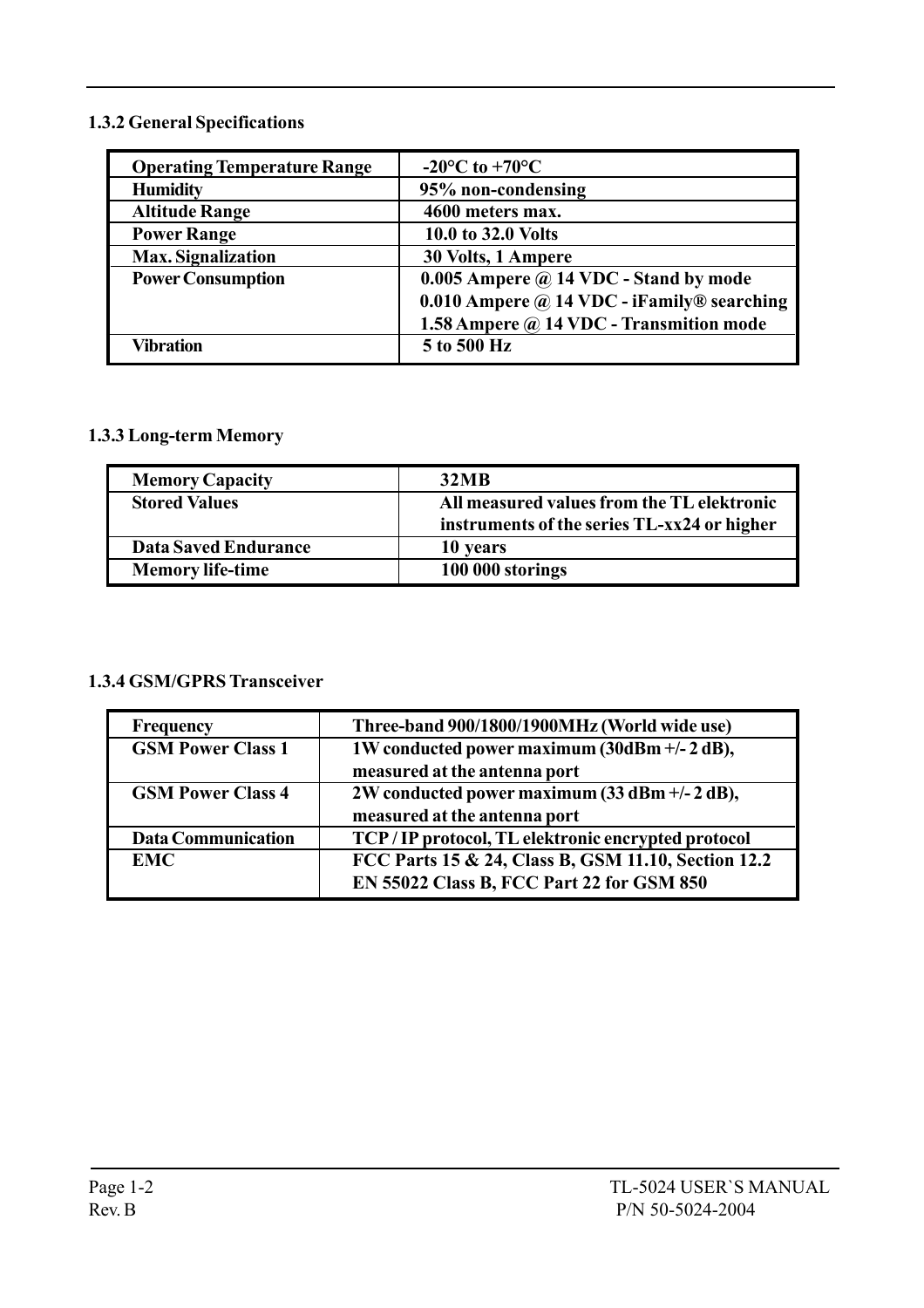#### 1.4. LIMITED CONDITIONS

#### 1.5. LIMITED WARRANTY

The TL elektronic company warrants this product to be free from defects in materials and manufacture for three years from the date of purchase. TL elektronic will, at its sole option, repair or replace any components that fail in normal use. Such repairs or replacement will be made at no charge to the customer for parts or labour. The customer is, however, responsible for any transportation costs. This warranty does not cover failures due to abuse, misuse, accident or unauthorized alteration or repairs.

THE WARRANTIES AND REMEDIES CONTAINED HEREIN ARE EXCLUSIVE AND IN LIEU OF ALL OTHER WARRANTIES EXPRESS OR IMPLIED OR STATUTORY, INCLUDING ANY LIABILITY ARISING UNDER ANY WARRANTY OF ENCHANT ABILITY OR FITNESS FOR A PARTICULAR PURPOSE, STATUTORY OR OTHERWISE. THIS WARRANTY GIVES YOU SPECIFIC LEGAL RIGHTS, WHICH MAY VARY FROM STATE TO STATE.

IN NO EVENT SHALL TL ELEKTRONIC BE LIABLE FOR ANY INCIDENTAL, SPECIAL, INDIRECT OR CONSEQUENTIAL DAMAGES, WHETHER RESULTING FROM THE USE, MISUSE, OR INABILITY TO USE THIS PRODUCT OR FROM DEFECTS IN THE PRODUCT. SOME STATES DO NOT ALLOW THE EXCLUSION OF INCIDENTAL OR CONSEQUENTIAL DAMAGES, SO THE ABOVE LIMITATIONS MAY NOT APPLY TO YOU.

To obtain warranty service, call the TL elektronic Customer Service (+420 49 548 23 92) for a returned merchandise tracking number. The unit should be securely packaged with the tracking number clearly marked on the outside of the package and sent freight prepaid and insured to a TL elektronic warranty service station. A copy of the original sales receipt is required as the proof of purchase for warranty repairs. TL elektronic retains the exclusive right to repair or replace the unit or software or offer a full refund of the purchase price at its sole discretion.

SUCH REMEDY SHALL BE YOUR SOLE AND EXCLUSIVE REMEDY FOR ANY BREACH OF WARRANTY.

#### 1.6. LIMITED OPERATION

This product is not TSO approved as flight equipment, therefore, the manufacturer will not be held responsible for any damage caused by its use. The usage of this product is entirely up to the user's decision. TL elektronic is not responsible for any possible consequences connected with the operation of this equipment in the aircraft, particularly if the equipment affected some other sensitive instruments in the aircraft, or if operation of the equipment infringed laws, regulations or generally accepted standards in some countries.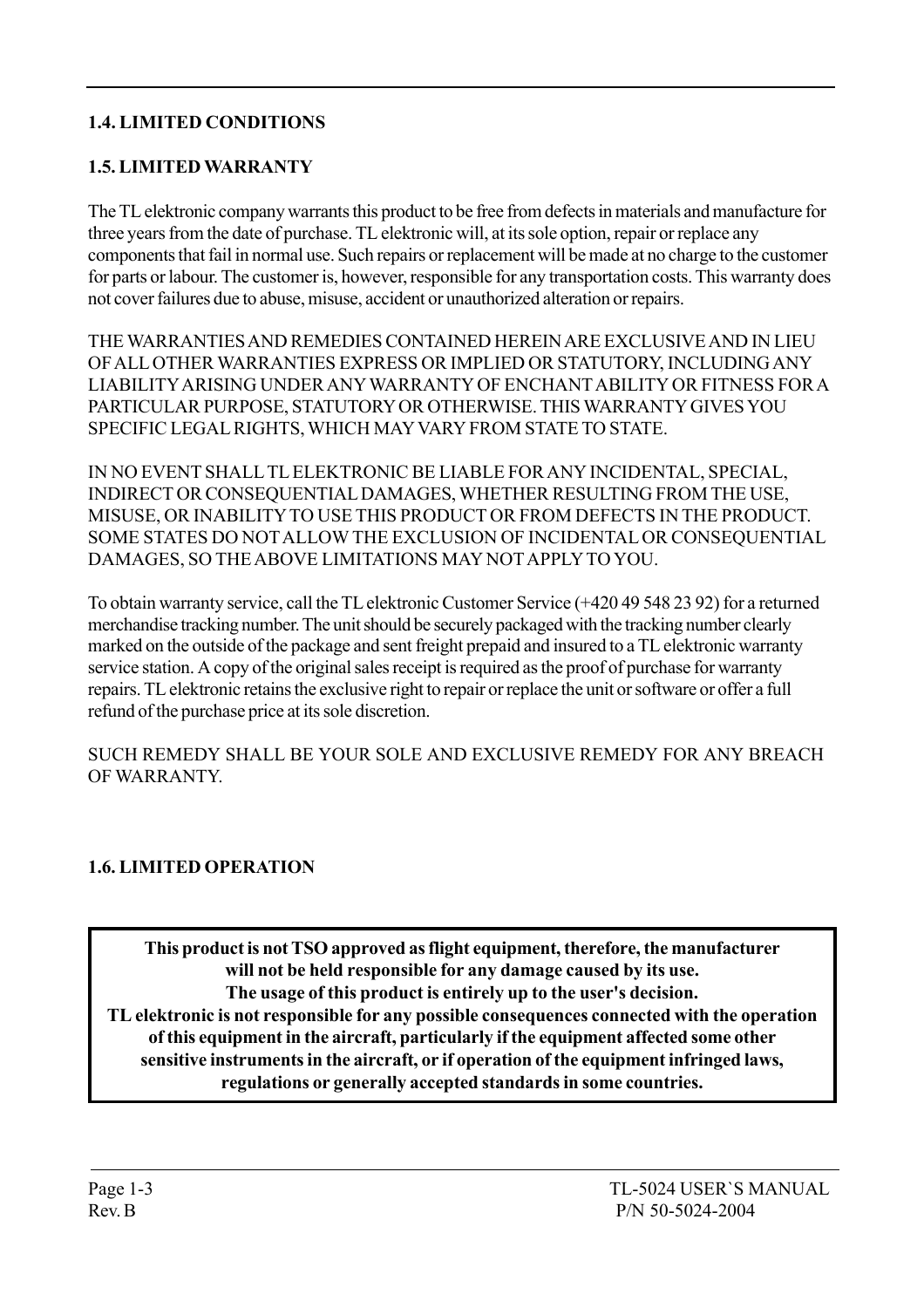#### 2. INSTALLATION

#### 2.1 INTRODUCTION

 Careful planning and consideration of the suggestions in this section are required to achieve the desired performance and reliability of the TL-5024.

#### 2.2 INSTALLATION INTO PANEL

It is possible to install the GPRS Communication Module in a random place in the aircraft supposing the operation specifications are followed.

Before the very installation of the GPRS Communication Module, choose a proper place for installation of the antenna.

The GPRS antenna should be far enough from the VHF transceiver antenna, so that the undesirable interference is avoided.

During the installation of the GPRS Communication Module, keep in mind that the antenna cable should not be longer than necessary, in order to prevent high decrement that reduces the sensitivity of the GPRS Communication Module.

The antenna cable should be put separate from other cables, in order to prevent possible interference. If it is necessary to cut the antenna cable short, contact a professional service.

#### Never fold or curl up the odd antenna cable on a coil. Cutting the antenna cable should be always given over to a professional service.

A A place away from heating vents or other sources of heat generation is optimal.

#### 2.3 CONNECTION TO AIRCRAFT POWER

For the sake of proper working of the GPRS Communication Module, it must be permanently connected with the battery. Connect the cable of the GPRS Communication Module either directly with the battery, or with the terminal box, nearest to the battery. In laminated aircrafts, also the GND cable must be put as close as possible to the battery.

#### As the GPRS Communication Module is continuously being charged from the battery, it is necessary to install a wire fuse with the parameters specified on pp. 3-2.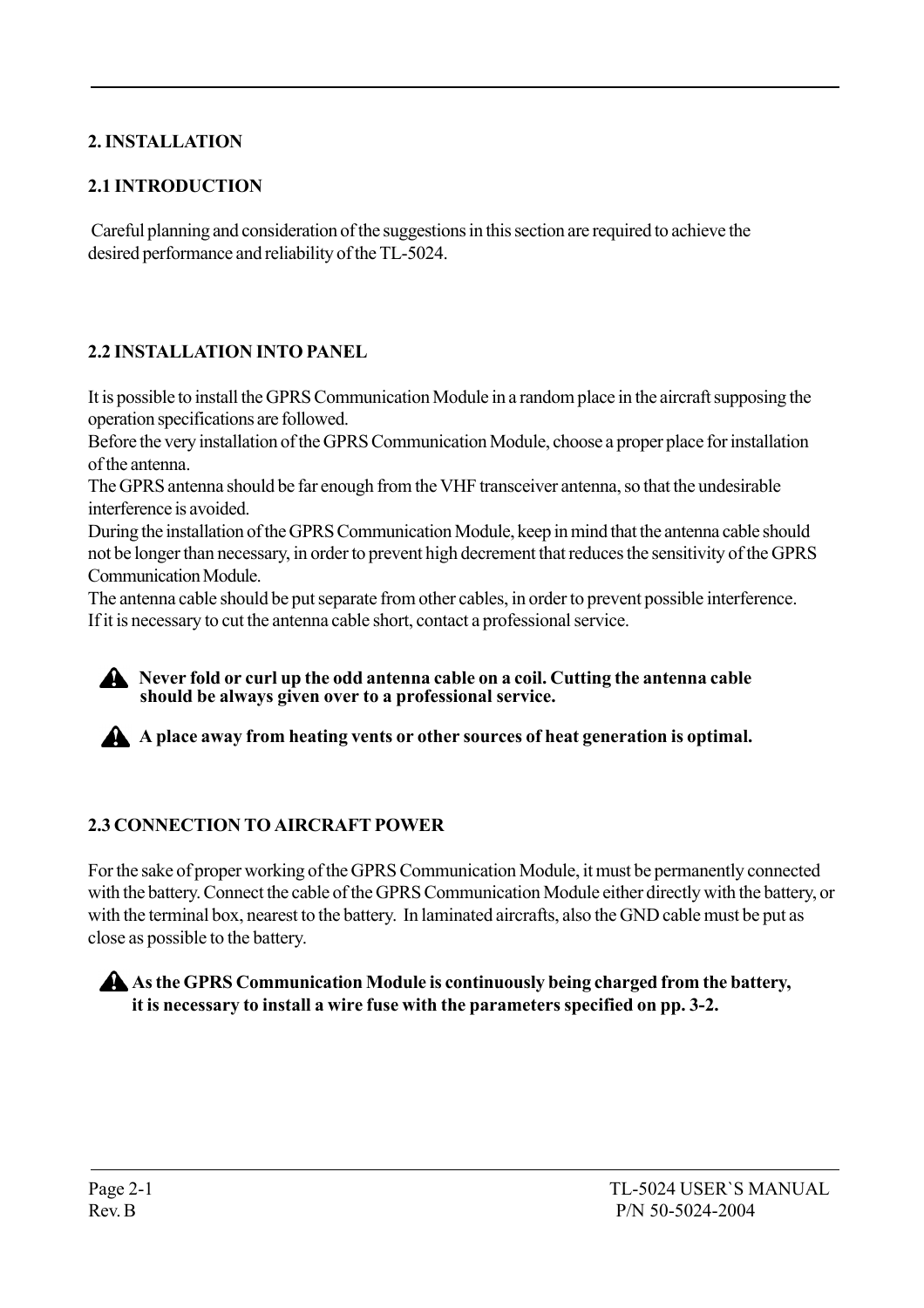#### 2.4 ANTENNA INSTALLATION

If it is possible, install the antenna on the bottom side of the aircraft and keep the distance of at least 80cm from the ground. If there is a transponder anntena placed on the bottom side of the aircraft, install the GPRS antenna in the distance of at least 50cm.

#### 2.5 ALARM LOOP CONNECTION

Connect the outlet from the connector P1, pin no. 4 in the way that it creates a grounded loop. For that purpose, it is necessary to use switching contacts or loops through the connector in the way that in case of disconnecting the connector or opening the door, the loop is disconnected.

The GPRS Communication Module is delivered with the lock (key) switch that must be necessarily connected directly to the pin no. 4, and its other terminal must be connected to the skeleton.

This switch bridges the loop and, in this way, prevents the alarm activation and the subsequent sending information, including calling the phone number set by the user.

According to the diagram, it is also possible to connect a blinking control lamp, which signalizes whether the alarm is active or not.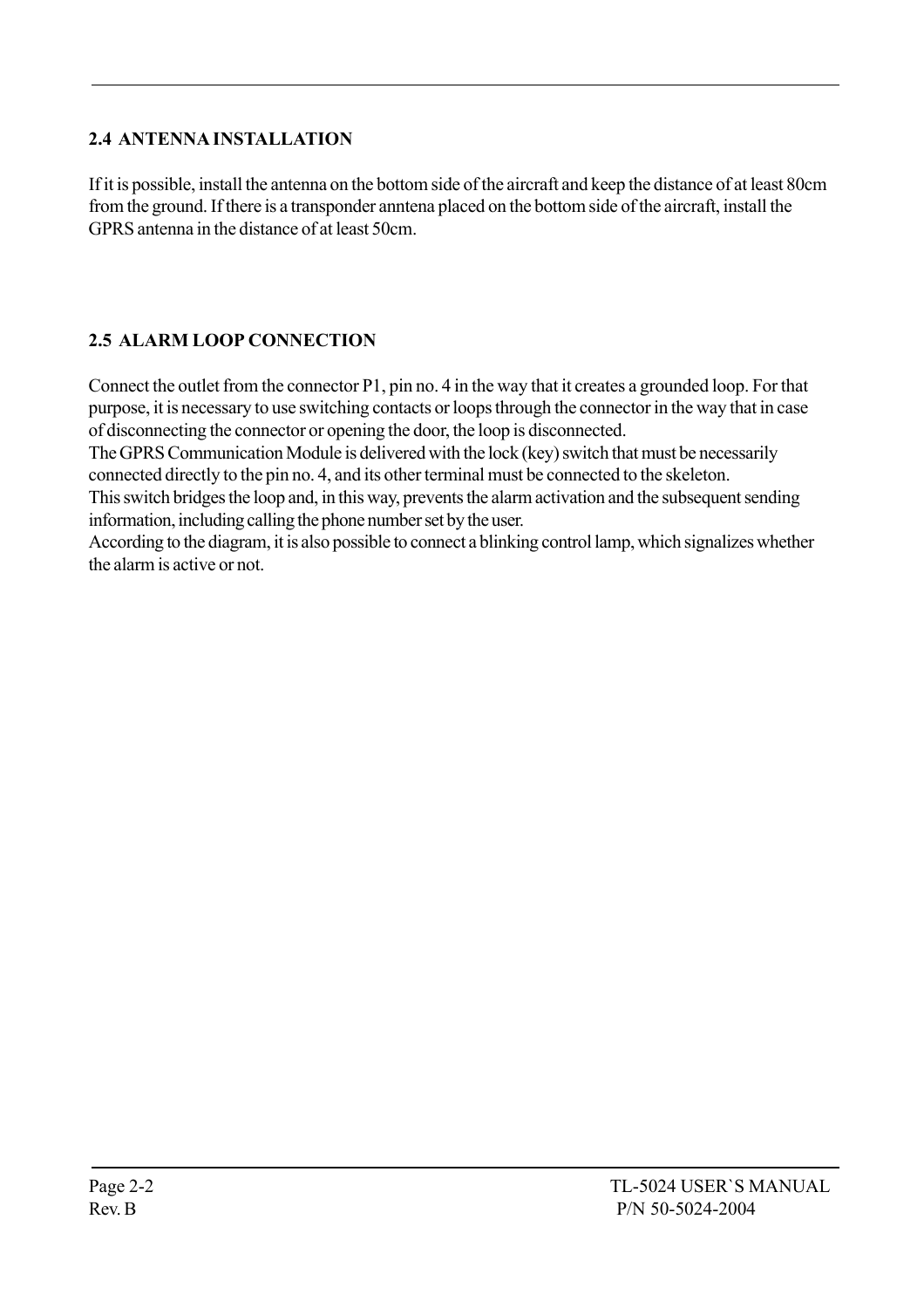

**Mounting Rack Dimension Mounting Rack Dimension**

Page 2-3 Rev. A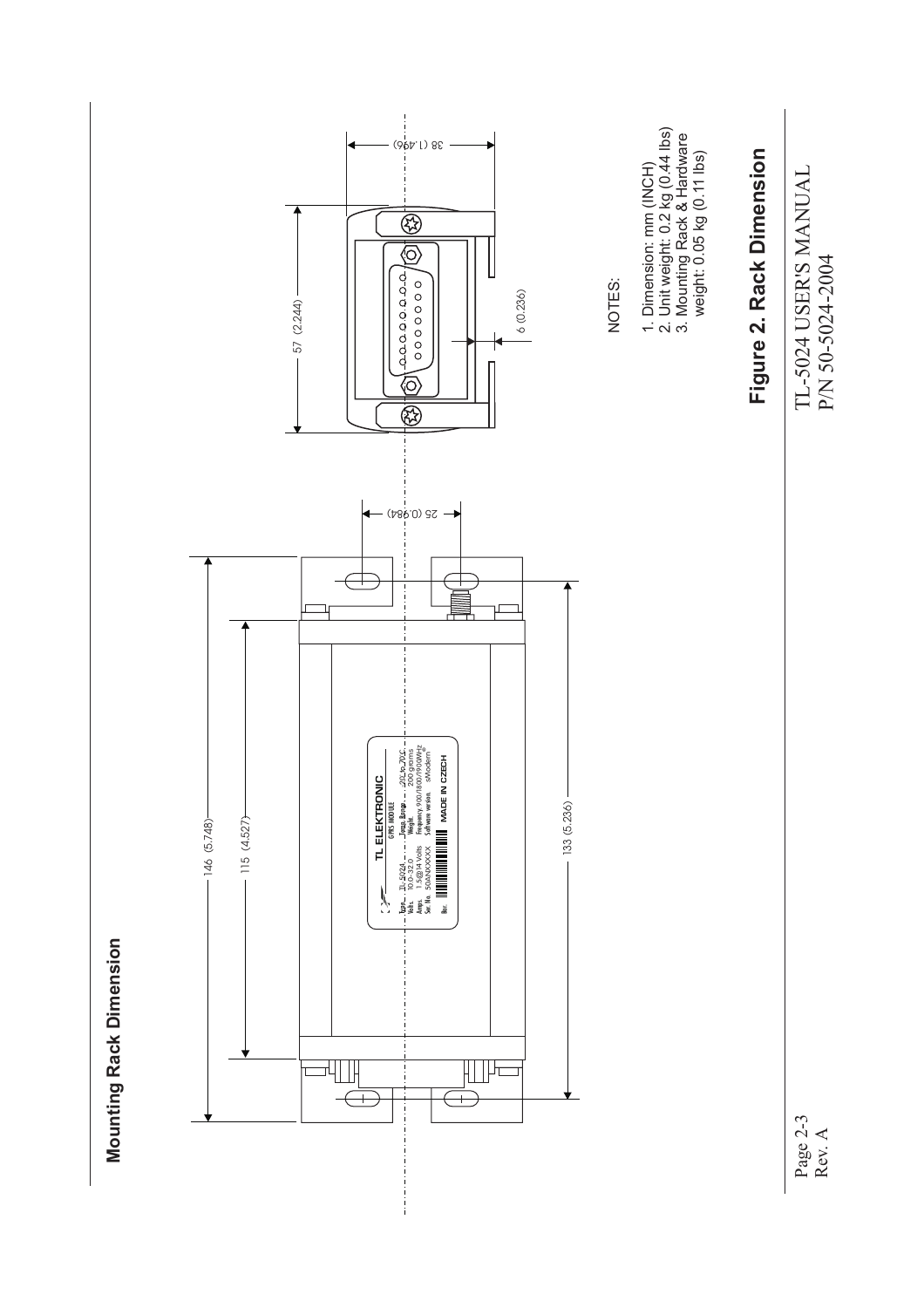#### 3.1 PIN FUNCTION LIST

| Pin            | Pin Name                    | I/O       |
|----------------|-----------------------------|-----------|
|                | Do not connect!             |           |
| $\overline{2}$ | Do not connect!             |           |
| 3              | Do not connect!             |           |
| $\overline{4}$ | Do not connect!             |           |
| 5              | iFamily® communication ISCL | $\rm I/O$ |
| 6              | Alarm input                 | In        |
|                | Aircraft ground             |           |
| 8              | Aircraft power              | In.       |
| 9              | Do not connect!             |           |
| 10             | Do not connect!             |           |
| 11             | Do not connect!             |           |
| 12             | Do not connect!             |           |
| 13             | iFamily® communication ISDA | I/O       |
| 14             | Aircraft ground             |           |
| 15             | Aircraft power              | In.       |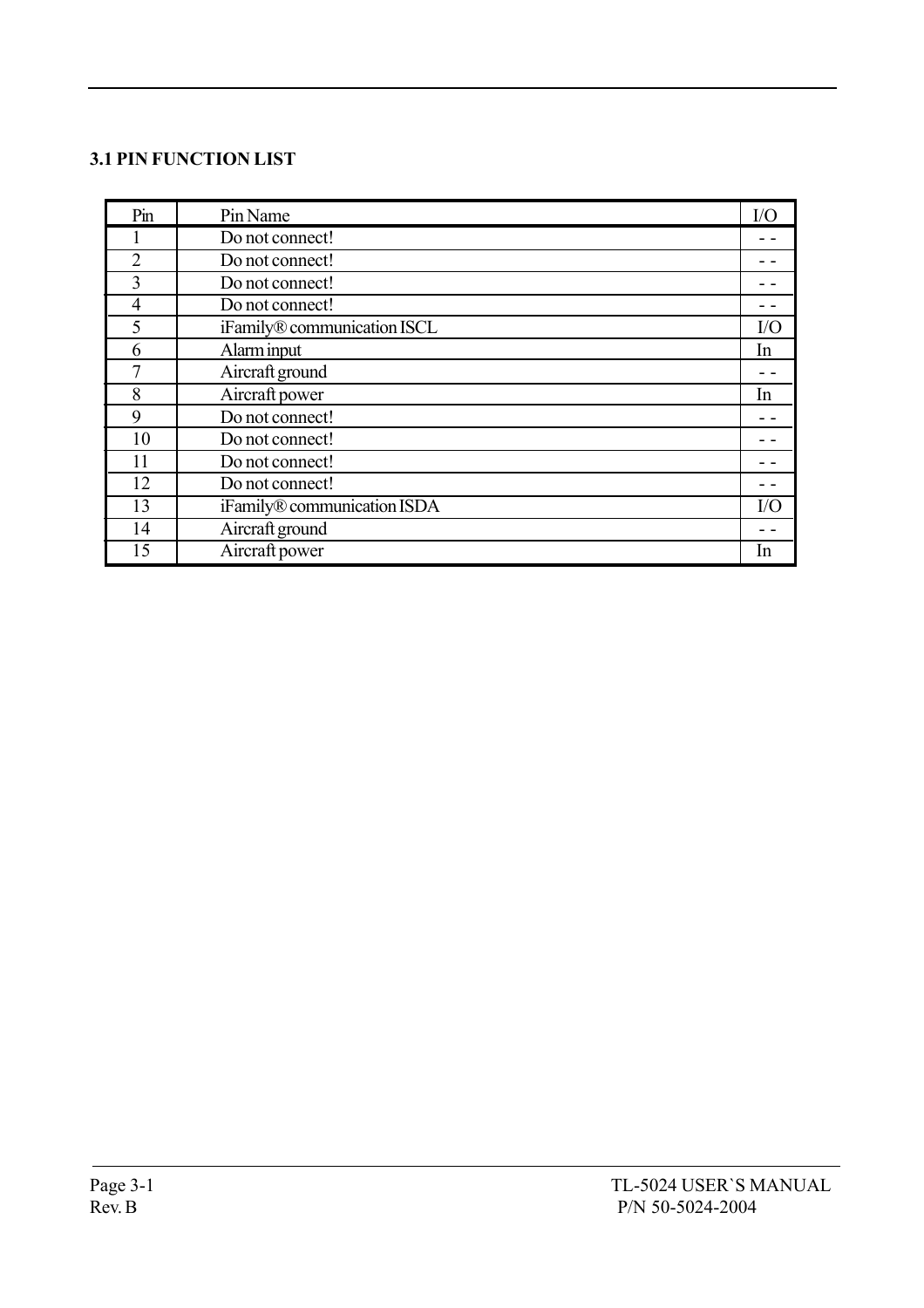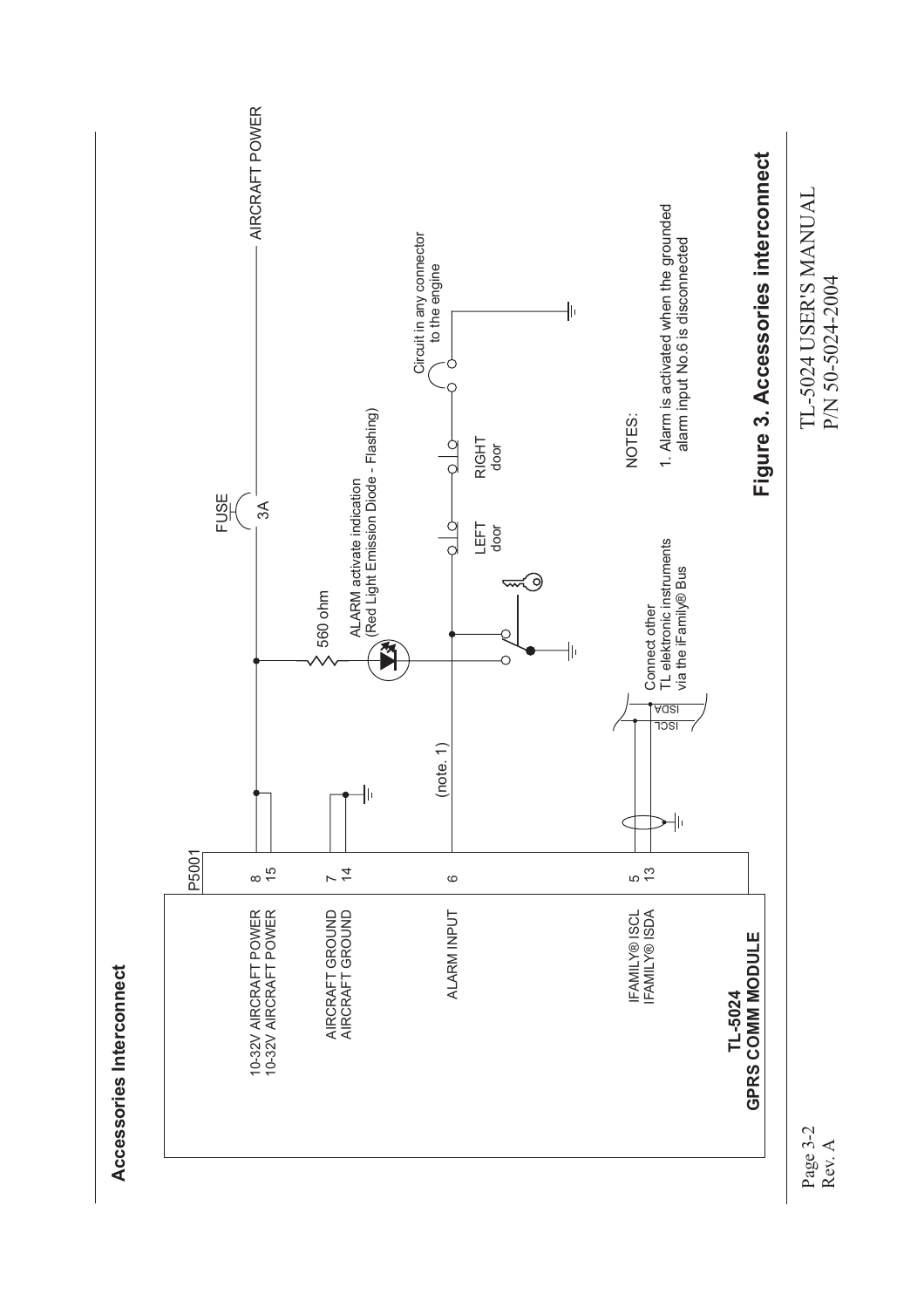TL-5024 USER'S MANUAL<br>P/N 50-5024-2004 TL-5024 USER'S MANUAL P/N 50-5024-2004

Page 3-3 Rev. A

# Figure 4. Connectors locate **Figure 4. Connectors locate**



1. Secure the incoming leads to prevent<br>their effect on the connector in the<br>vertical direction. 1. Secure the incoming leads to prevent their effect on the connector in the vertical direction.



Rear view of connector plate **Rear view of connector plate**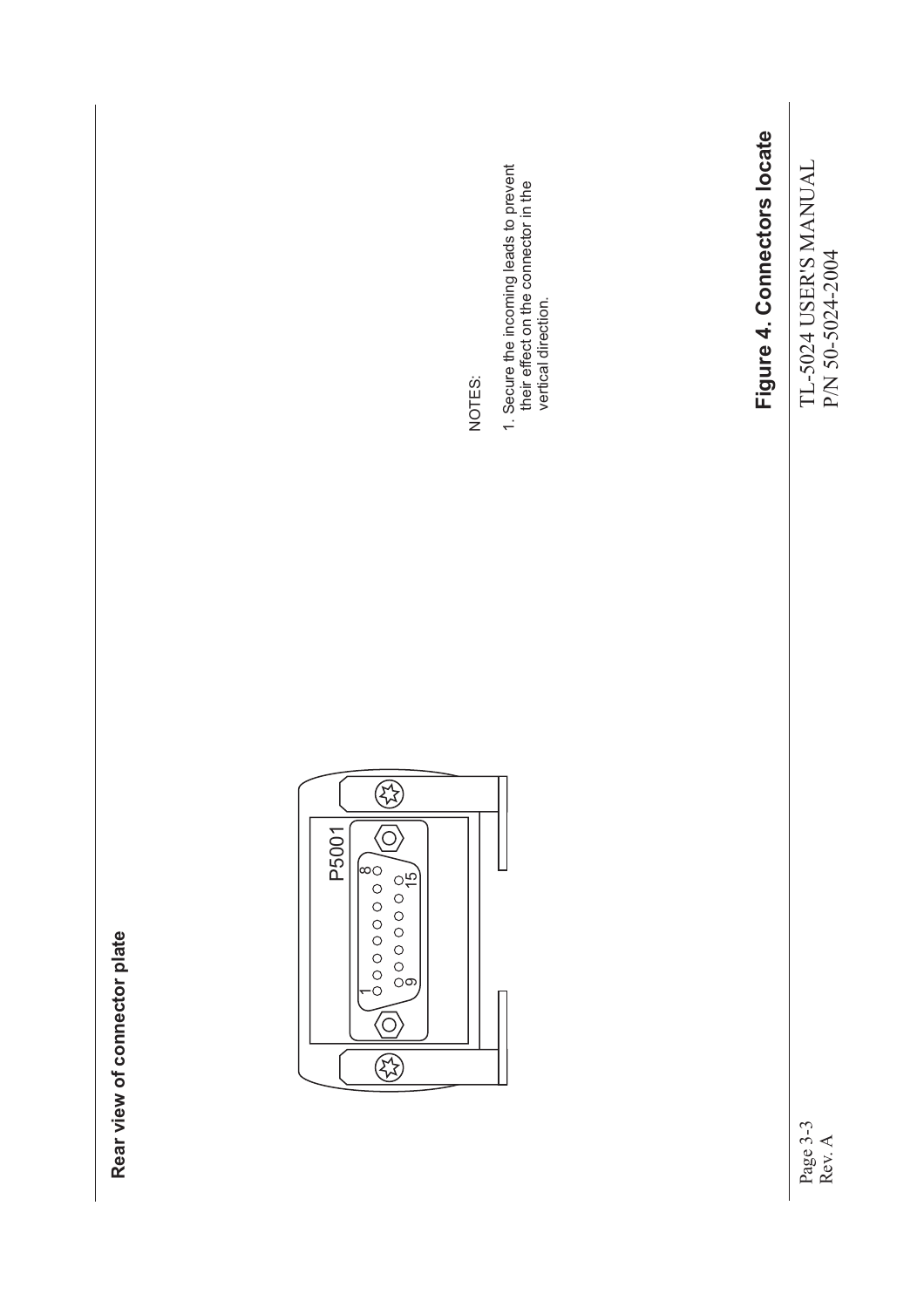#### 4. DESCRIPTION

#### 4.1 How GRPS Communication Module Works

 The GPRS Communication Module is a very sophisticated unit that provides the measured values from the instruments in the aircraft, information about the position of the aircraft, the condition of the battery, the aircraft temperature, danger of stealing the aircraft or its parts, and much other information. The information can be transferred directly to your mobile phone, or this information can be displayed by an internet browser on your PC.



If the GPRS Communication Module is connected by the iFamily $\mathbb B$  Bus with other instruments of the series TL-xx24 or any other licensed instruments from other producers, always after turning these instruments on, the measured values will be recorded from the instruments to the GPRS Communication Module.

The list of licensed instruments/equipment (companies) can be found on the website address:

#### http://www.tl-elektronic.com/goto.php?goto=ifamily\_en.php

#### 4.2 GRPS Communication Module as Data-Downloading Device

If the aircraft is provided with some of our instruments, such as the RPM Meter TL-2824\_SAS or the Accelerometer TL-3424\_SAS, the GPRS Communication Module will use the information from the speed sensor and after finishing the flight, the measured values will be recorded from the instruments into the memory of the GPRS Communication Module. The GPRS Communication Module is (in regular intervals) connected with the server of the company TL elektronic, in



order to find out whether you asked for downloading the data from the instruments to your PC. If you did, the GPRS Communication Module would forward this information by the protected protocol TCP/IP to the server of the company TL elektronic, which, after that, would send the measured values in a zip file directly to your e-mail box.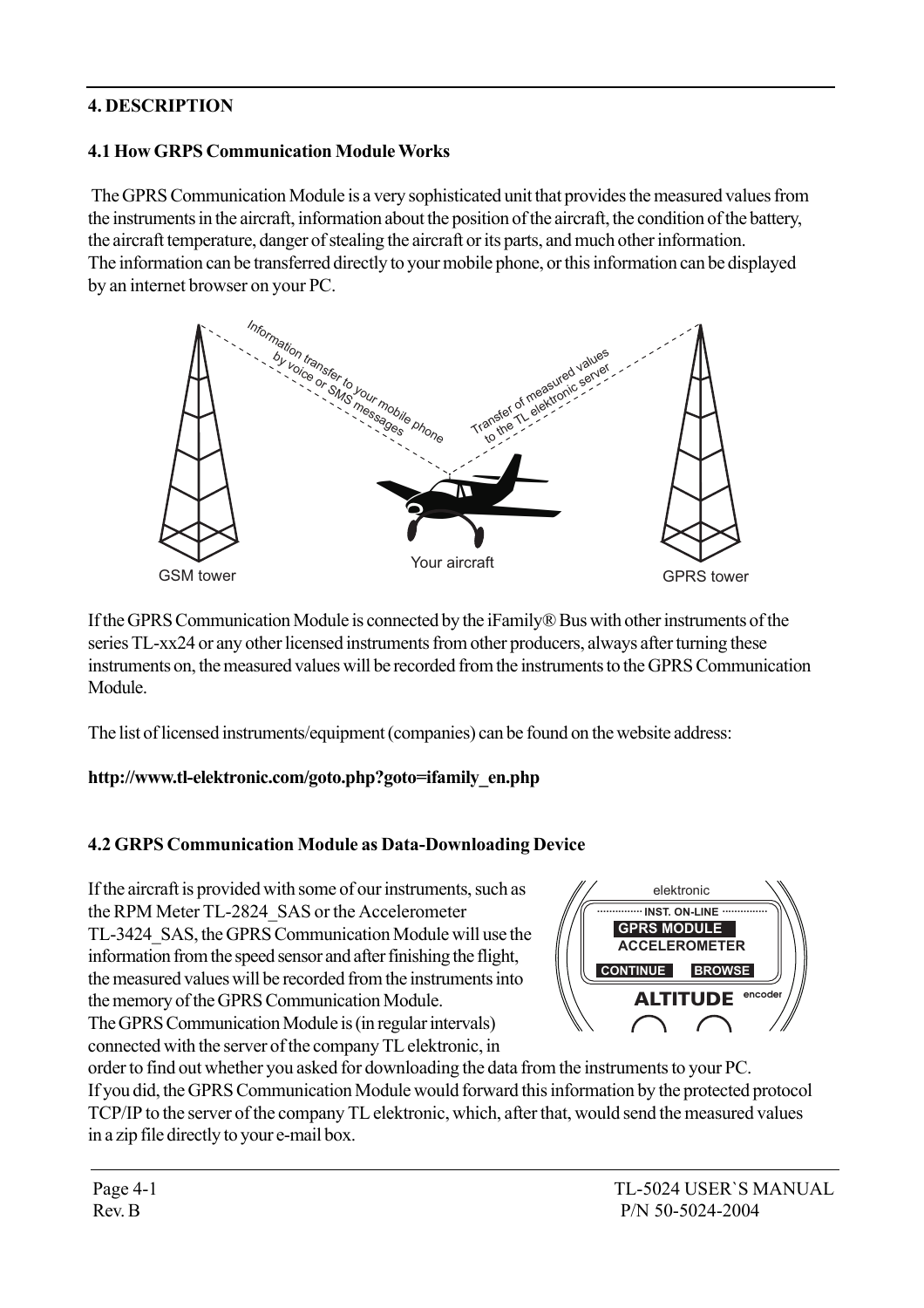#### 4.3 GRPS Communication Module as Security Device

An indispensable function of the GPRS Communication Module is the security function that can secure the whole aircraft or some of its parts, such as storage compartment etc. The GPRS Communication Module is provided with a voice output that will call the phone number you have set and will inform you in several languages that somebody is trying to steal your aircraft or some of its parts. After that, the GPRS Communication Module will send this information in an SMS message to your mobile phone or in an e-mail to your PC.

#### **This function is controlled by the pin no. 6** (see point 2.5)



#### 4.4 Information Provided by GRPS Communication Module

It is also possible to use the GPRS Communication Module for detecting the position of the aircraft, the information about its temperature, the condition of the battery and other information described in the point 5.7



#### 4.5 Detecting Availability of Updated Firmware of Connected Instruments

The GPRS Communication Module also detects automatically whether a new firmware version of some connected instrument is available. If the GPRS Communication Module detects a new version, this firmware will be downloaded into its memory and, as soon as you turn on the instrument the version is assigned for, the display will show a query whether you want to download this version to your instrument or not.

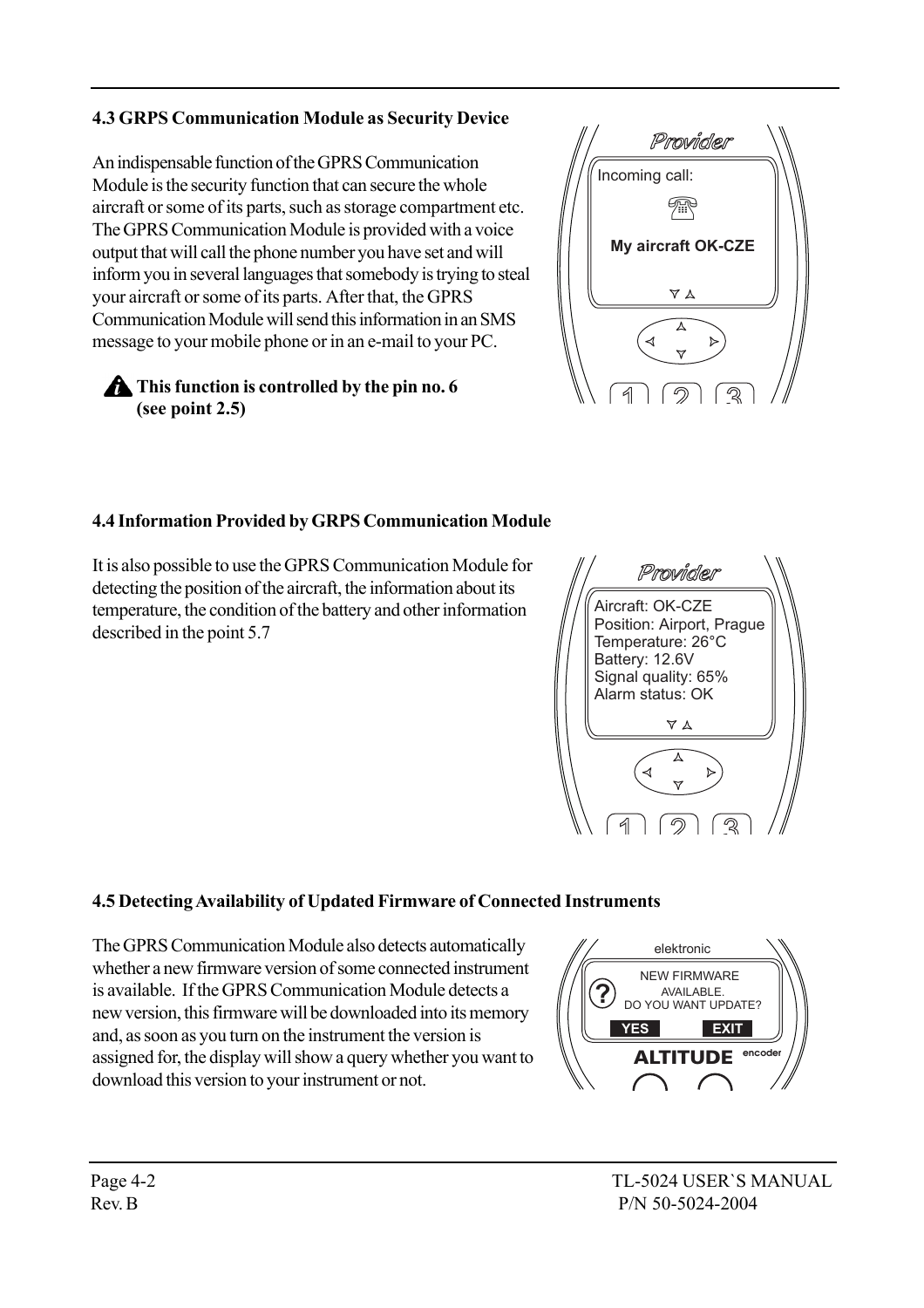#### 5. CONFIGURATION

#### 5.1. How to Configure GPRS Communication Module

All settings are done with help of the website or the program TL-control.exe. However, if you want to use the latter, there must be at least one instrument of the series TL-xx24 on the board of the aircraft.

#### 5.2 Main Set-up Functions' Description

The table of the equipment configuration steps is shown below (Initial - firmware version 1.0).

| $\Omega$       | <b>PASSWORD</b>           | Enter your password.                                             |
|----------------|---------------------------|------------------------------------------------------------------|
|                | <b>CONNECTION PERIODE</b> | Set the interval for connecting the TL-5024 to the server of the |
|                |                           | TL elektronic company.                                           |
| $\mathcal{D}$  | <b>ALARM FUNCTION</b>     | Select $ENABLE = in case of the disconnected loop, the$          |
|                |                           | TL-5024 will send an SMS message and call the set mobile         |
|                |                           | phone number to inform on possible stealing of your aircraft.    |
|                |                           | Or, select $DISABLE =$ the loop will not be checked.             |
| 3              | <b>STATUS MESAGE</b>      | Select ENABLE = always before connecting the TL-5024 to          |
|                |                           | the server of the TL elektronic company, the information on      |
|                |                           | the position, battery condition etc. will be sent to the set     |
|                |                           | mobile phone number. Or, select <b>DISABLE</b> = status message  |
|                |                           | will not be sent. The interval for sending the STATUS            |
|                |                           | MESSAGE is according to the "CONNECTION                          |
|                |                           | PERIODE" set by you The information from the STATUS              |
|                |                           | MESSAGE are available on the server of the TL elektronic         |
|                |                           | company anytime the TL-5024 is connected.                        |
| $\overline{4}$ | YOUR MOBILE NUMBER        | Enter your mobile phone number.                                  |
| 5              | <b>NO. OF SMS CENTER</b>  | Enter the number of the SMS center of your operator              |
|                |                           | (get this information from the provider).                        |
| 6              | <b>YOUR EMAIL</b>         | Enter the e-mail address to which the TL elektronic company      |
|                |                           | can send you the data downloaded from your instruments.          |
| 7              | <b>VOICE WARNING</b>      | Enable or disable the voice warning about operation and          |
|                |                           | errors of the TL-5024 into your headphones                       |
|                |                           | (Only with use of our Intercom TL-2424 or Voice Module).         |



All information on this page is subject to change without prior notice. Download the latest version of the manual from www.tl-elektronic.com and compare with you version of firmware.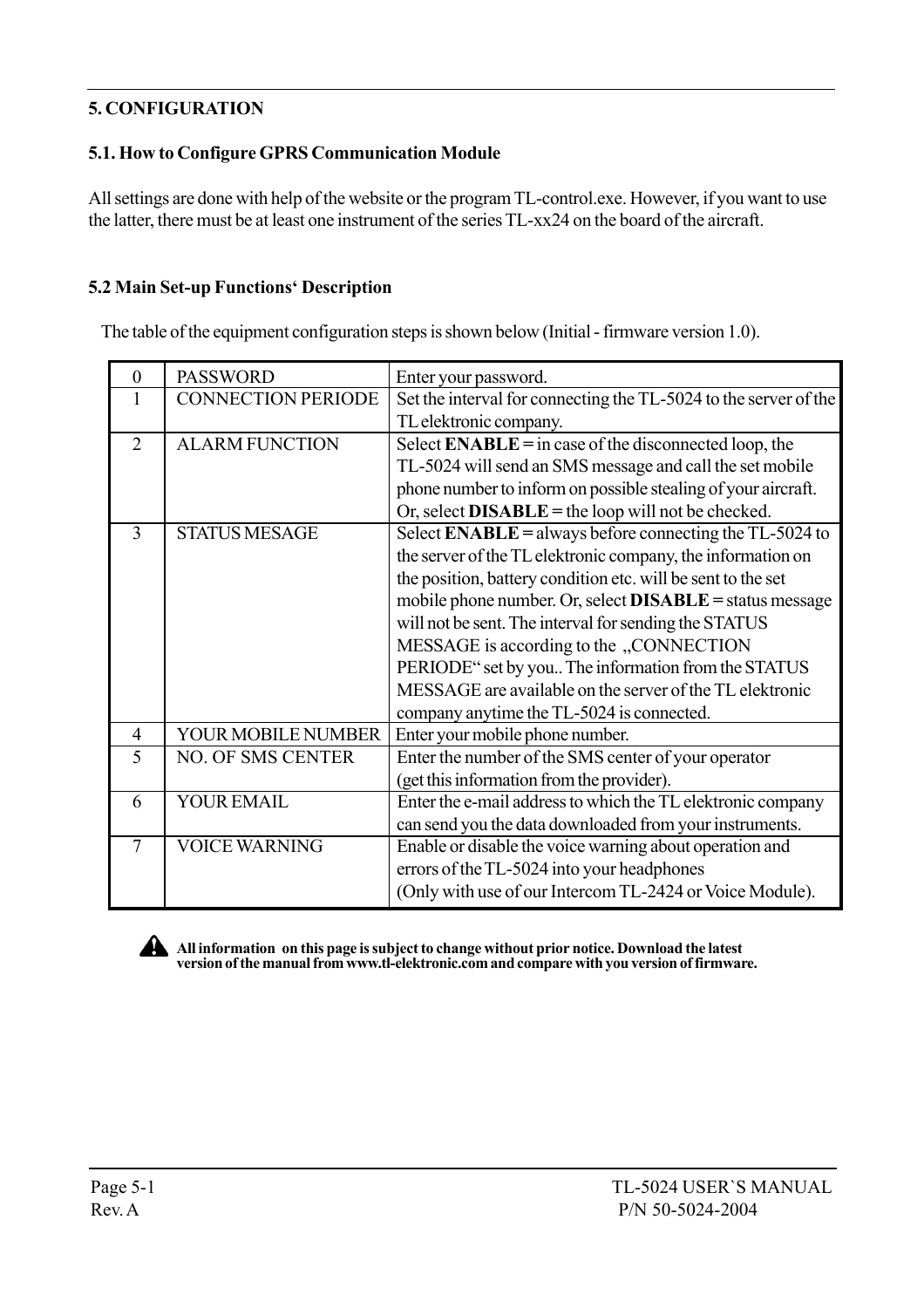#### 5.3. How to Set Parameters in GPRS Communication Module

First of all, it is necessary to register the GPRS Communication Module in the GPRS server of the company TL elektronic. Fill in the form on the website address:

http://www.tl-elektronic.com/goto.php?goto=gprs\_en\_login.php Login: gprs Password: member

and follow the next instructions.

If you have purchased more GPRS Communication Modules that are to be owned by one user only, it will be more appropriate if the information about all modules is shown simultaneously. To ensure this, in the registration form enter the assigned registration number of any GPRS Communication Module and register the other GPRS Communication Modules in the section "Registration of other GPRS Communication Modules", which is to be found in the detailed information about the user.

#### 5.4. How to Edit Detailed Information about User

After registering, click on the icon next to the name of the aircraft's user. After that, a window shows where you have to fill in the e-mail address, to which the GPRS Communication Module will send the error messages and other information. Here you can also add or delete the GPRS Communication Modules or edit some other information.

#### 5.5. How to Set Interval of GPRS Communication Moduleës Connection

The interval for sending these messages can be set from 1 minute up to 1 month. It is also possible to set the interval for the frequency of connecting the GPRS Communication Module with the server of the company TL elektronic. This interval can be set from 5 minutes up to 5 hours.

A Remember that if you set a longer interval, the response to your request for downloading the data will depend on this interval. This interval does not affect, however, the immediate response in the case that somebody wants to steal your aircraft or some of its parts. You should also remember that a short interval may cause faster discharge of your battery.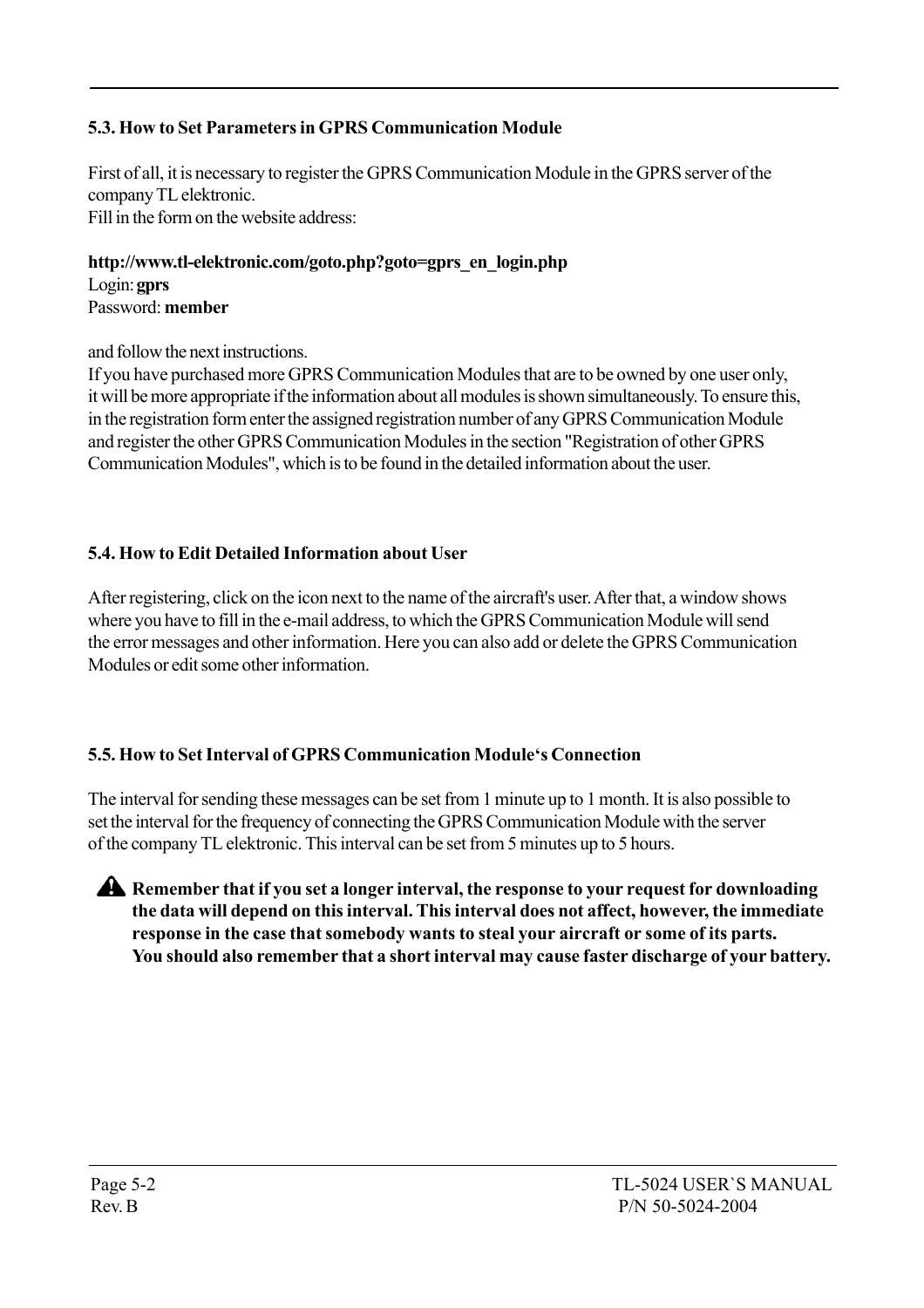#### 5.6. How to Set Parameters of Instruments

After registering in the "Download", click on the icon next to the instrument. After that, a window shows, where you can set some parameters of the instrument, delete maximum values etc.

Remember that the performed changes will be accomplished after registering the GPRS Communication Module in the server of the company TL elektronic. As soon as the GPRS Communication Module loads the requests for changing the parameters in the instrument, the changes or the settings will be accomplished in the instrument. If the instrument is off, the changes will be accomplished after the turn-on.

#### 5.7. How to Ask for Downloading Latest Version of Firmware to Instrument

The GPRS Communication Module detects automatically whether a new version of firmware is available. So the user receives the information about the possibility of downloading the updated software directly on the display of the instrument the firmware is assigned for. The user can either confirm or reject downloading the firmware by pressing the particular button on the instrument. If the user does not want the latest firmware of the instruments to be downloaded to the GPRS Communication Module, the box "Not download firmware to instrument" (in the section of detailed information about the aircraft) should be ticked.

#### 5.8 How to Set Detailed Information about Aircraft

After registering in the "Download", click on the icon next to the identification mark of the aircraft. After that, a window shows where you have to fill in the e-mail address, to which the GPRS Communication Module will send the information and the data from the instruments. It is also necessary to enter the phone number, which the GPRS Communication Module will call and send SMS messages to - the information about temperature, voltage of the battery etc., or in case that somebody wants to steal your aircraft or some of its parts.

The SMS message you will get is in the following form: Aircraft: OK-CZE, Position: Airport, Prague, Temperature: 26°C, Battery: 12.6 Volts, Signal quality: 65%, Alarm status: OK